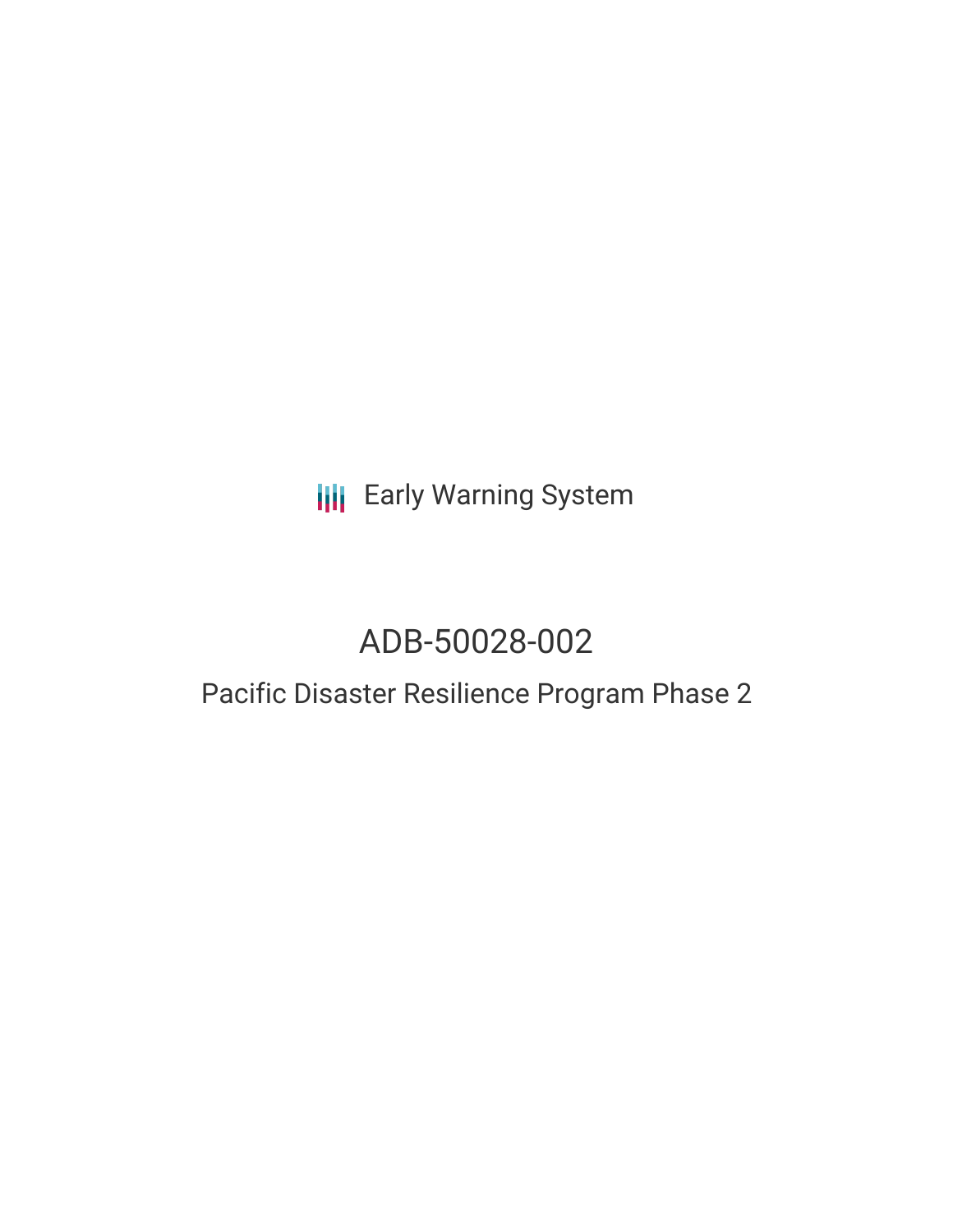

#### **Quick Facts**

| <b>Countries</b>               | Marshall Islands, Micronesia, Solomon Islands, Tonga, Vanuatu |
|--------------------------------|---------------------------------------------------------------|
| <b>Financial Institutions</b>  | Asian Development Bank (ADB)                                  |
| <b>Status</b>                  | Proposed                                                      |
| <b>Bank Risk Rating</b>        | C                                                             |
| <b>Borrower</b>                | Regional                                                      |
| <b>Sectors</b>                 | Law and Government                                            |
| <b>Investment Type(s)</b>      | Grant, Loan                                                   |
| <b>Investment Amount (USD)</b> | \$30.00 million                                               |
| <b>Loan Amount (USD)</b>       | $$6.00$ million                                               |
| <b>Grant Amount (USD)</b>      | $$24.00$ million                                              |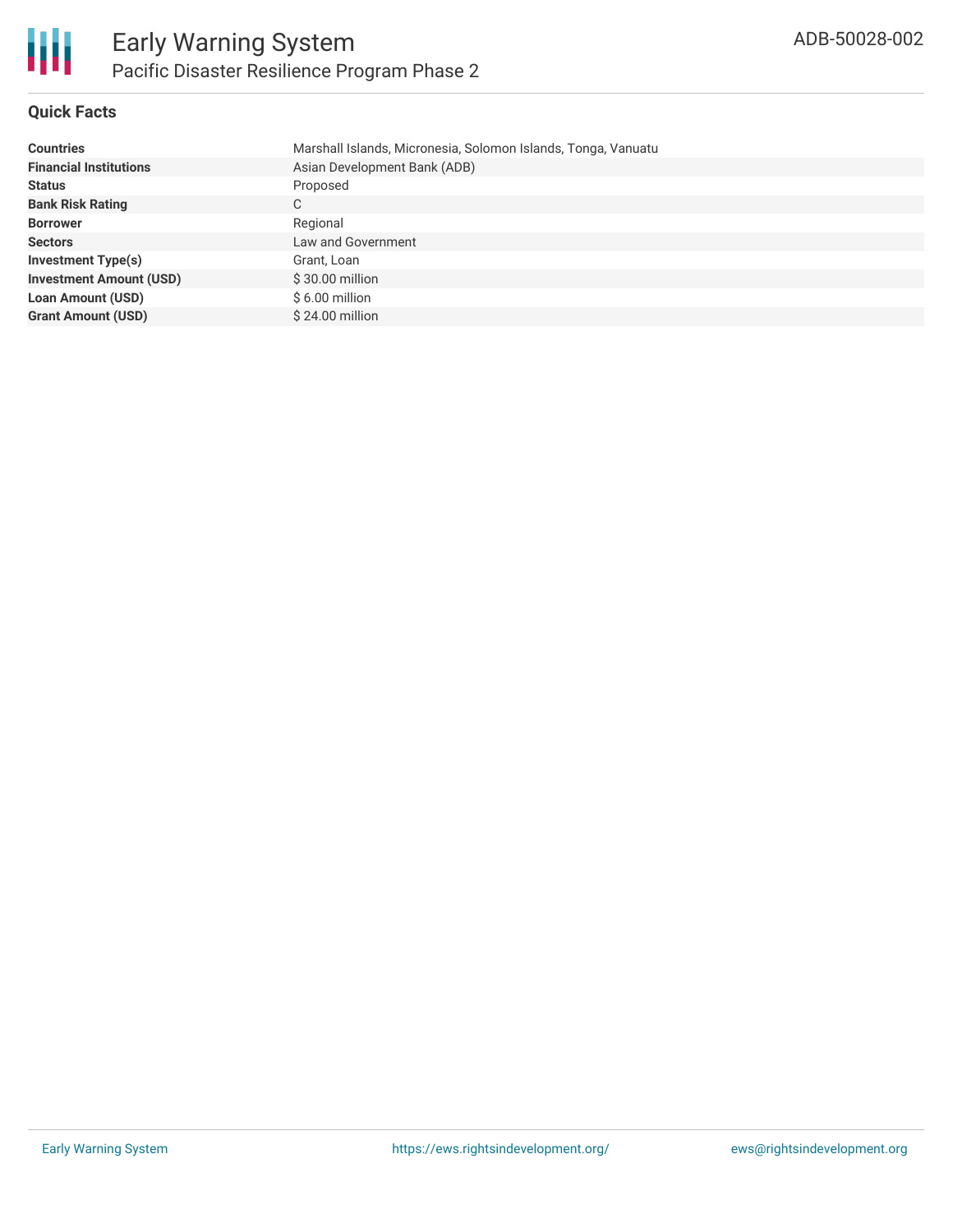

#### **Project Description**

According to the bank website, "the proposed program will improve the resilience of the Federated States of Micronesia (FSM), Marshall Islands, Solomon Islands, Tonga and Vanuatu to disasters triggered by natural hazards. It will support policy actions in disaster risk management (DRM) and provide participating Asian Development Bank (ADB) Pacific developing member countries (DMCs) with a source of contingent financing for timely disaster response, early recovery, and reconstruction activities.

The proposed program is Phase 2 of the Pacific Disaster Resilience Program, approved in December 2017 for Samoa, Tonga and Tuvalu. Phase 2 will replenish the available disaster contingent financing for Tonga and add four new countries to the program. All seven countries will continue the collaboration on DRM under the regional technical assistance (TA) attached to the Phase 1, with its scope expanded to include the additional countries. The program is consistent with the objectives of the ADB Pacific Approach, 2016 2020, which serves as the operational framework of the ADB for the Pacific region and the overall country partnership strategy for the 11 smaller Pacific countries, including FSM, Marshall Islands, Solomon Islands, Tonga, and Vanuatu."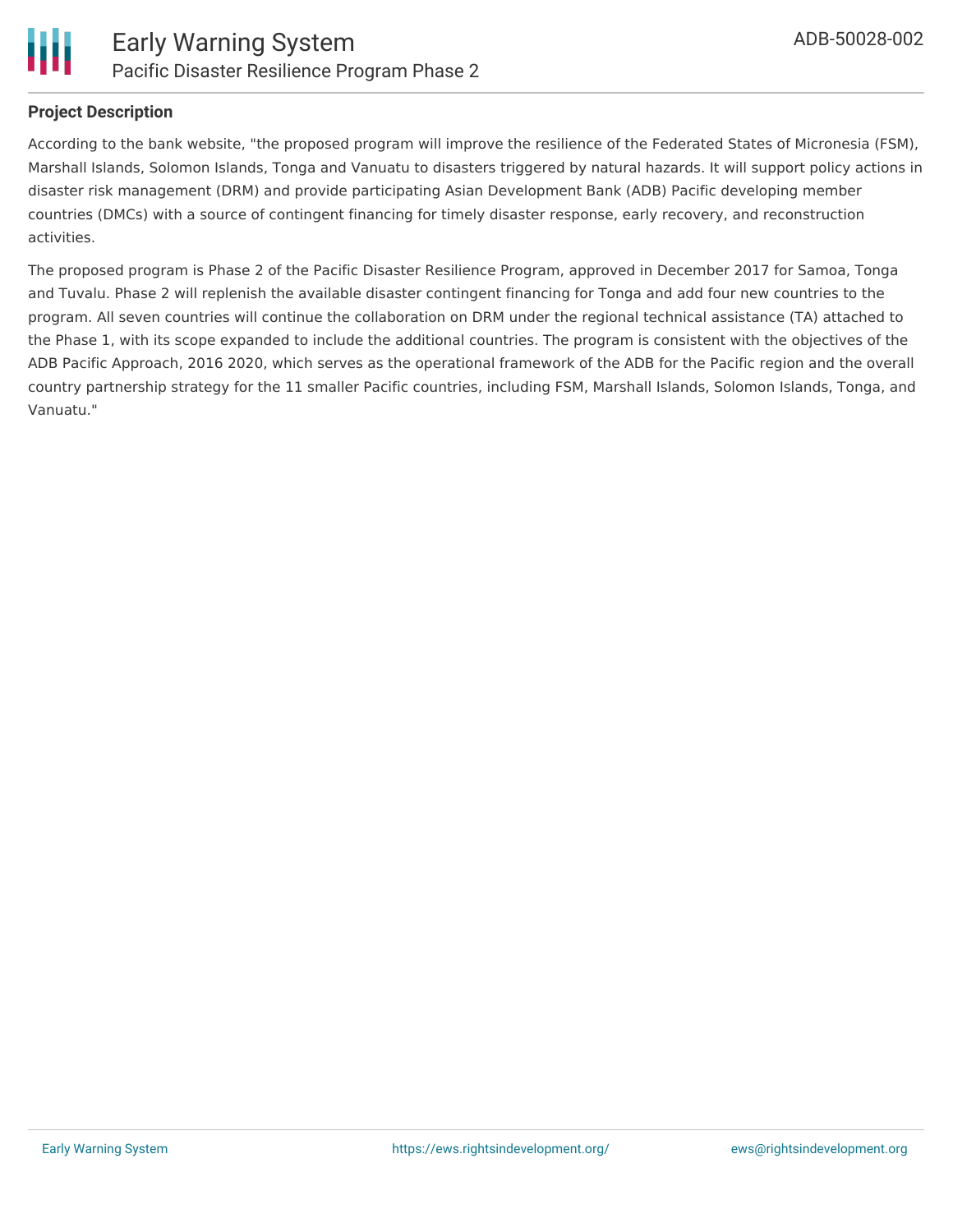

#### **Investment Description**

Asian Development Bank (ADB)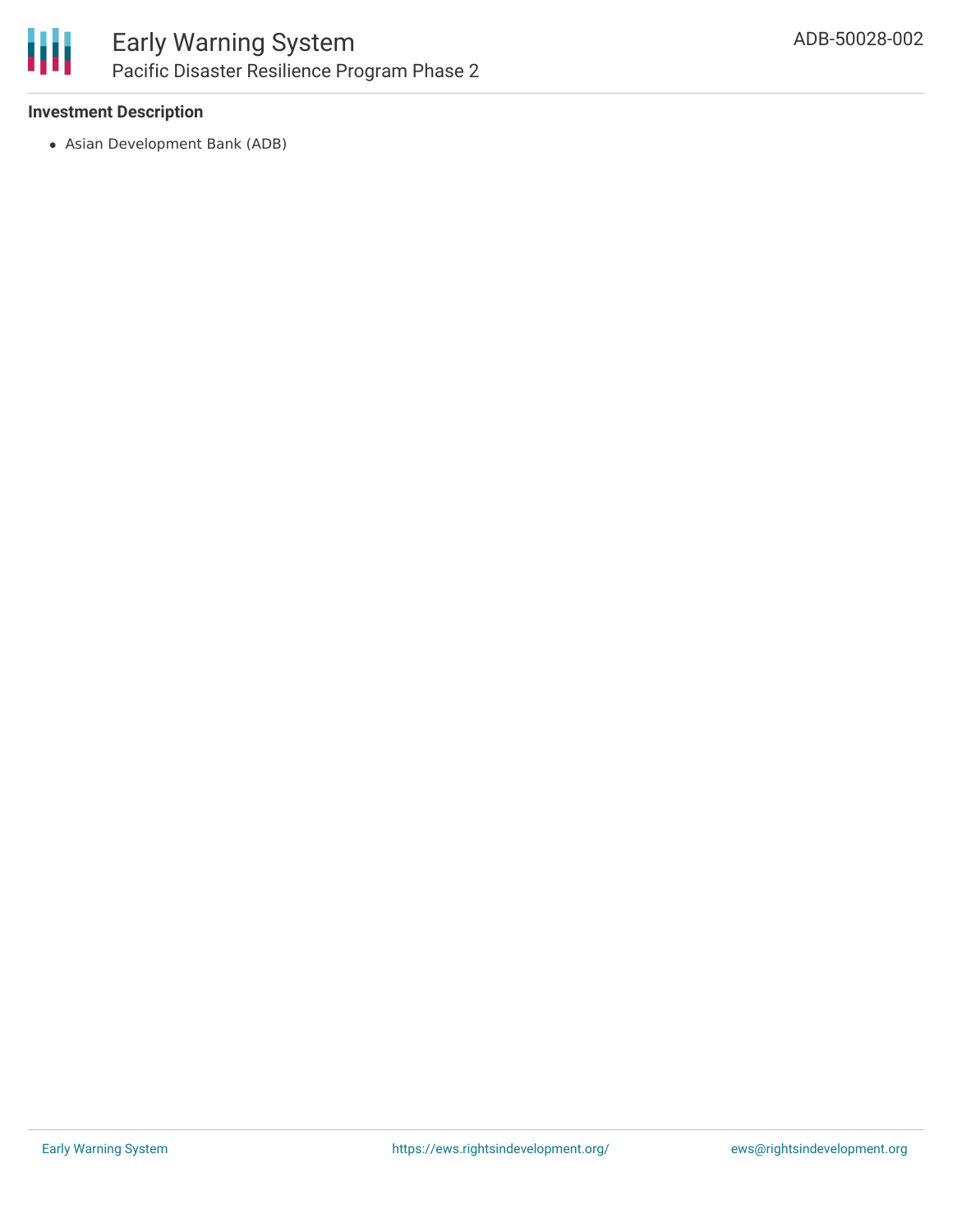

#### **Contact Information**

Responsible ADB Officer Uusimaa, Hanna K. Responsible ADB Department Pacific Department Responsible ADB Division PASP Executing Agencies

ADB POHQ Regional Department of Finance and Administration PS2, Palikhir, Pohnpei State Federated States of Micronesia

Ministry of Finance P.O. Box D, Majuro, MH 96960 Republic of the Marshall Islands

Ministry of Finance & Economic Management P.M.B. 058, Port Vila, Vanuatu

Ministry of Finance and National Planning Vuna Road, Nuku'alofa, Kingdom of Tonga

Ministry of Finance and Treasury P.O. Box 26 Honiara, Solomon Islands

#### **ACCOUNTABILITY MECHANISM OF ADB**

The Accountability Mechanism is an independent complaint mechanism and fact-finding body for people who believe they are likely to be, or have been, adversely affected by an Asian Development Bank-financed project. If you submit a complaint to the Accountability Mechanism, they may investigate to assess whether the Asian Development Bank is following its own policies and procedures for preventing harm to people or the environment. You can learn more about the Accountability Mechanism and how to file a complaint at: http://www.adb.org/site/accountability-mechanism/main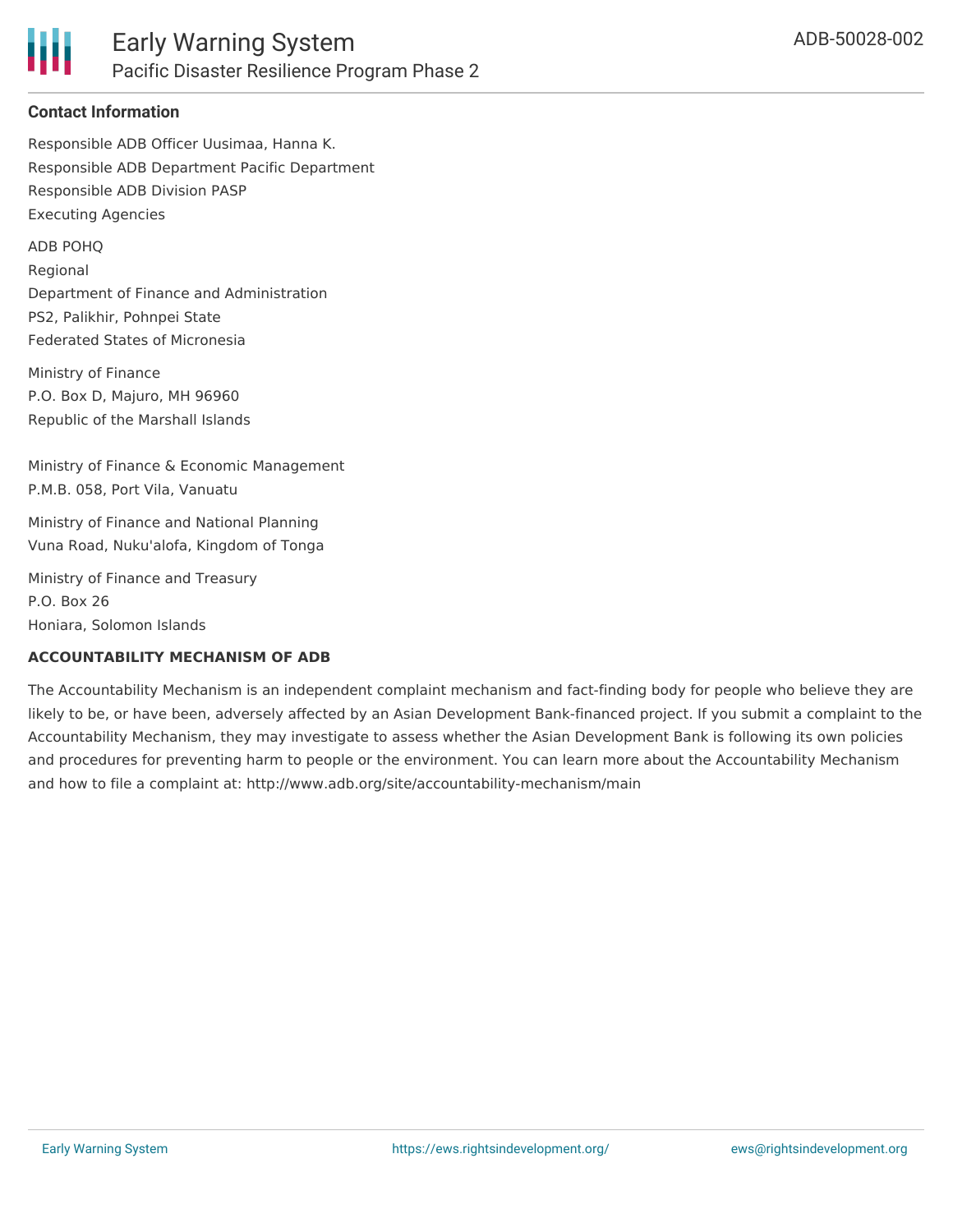

### Early Warning System Pacific Disaster Resilience Program Phase 2

#### **Bank Documents**

• Project [Disclosure](https://ewsdata.rightsindevelopment.org/files/documents/02/ADB-50028-002.pdf) PDF [\[Original](https://www.adb.org/printpdf/projects/50028-002/main) Source]